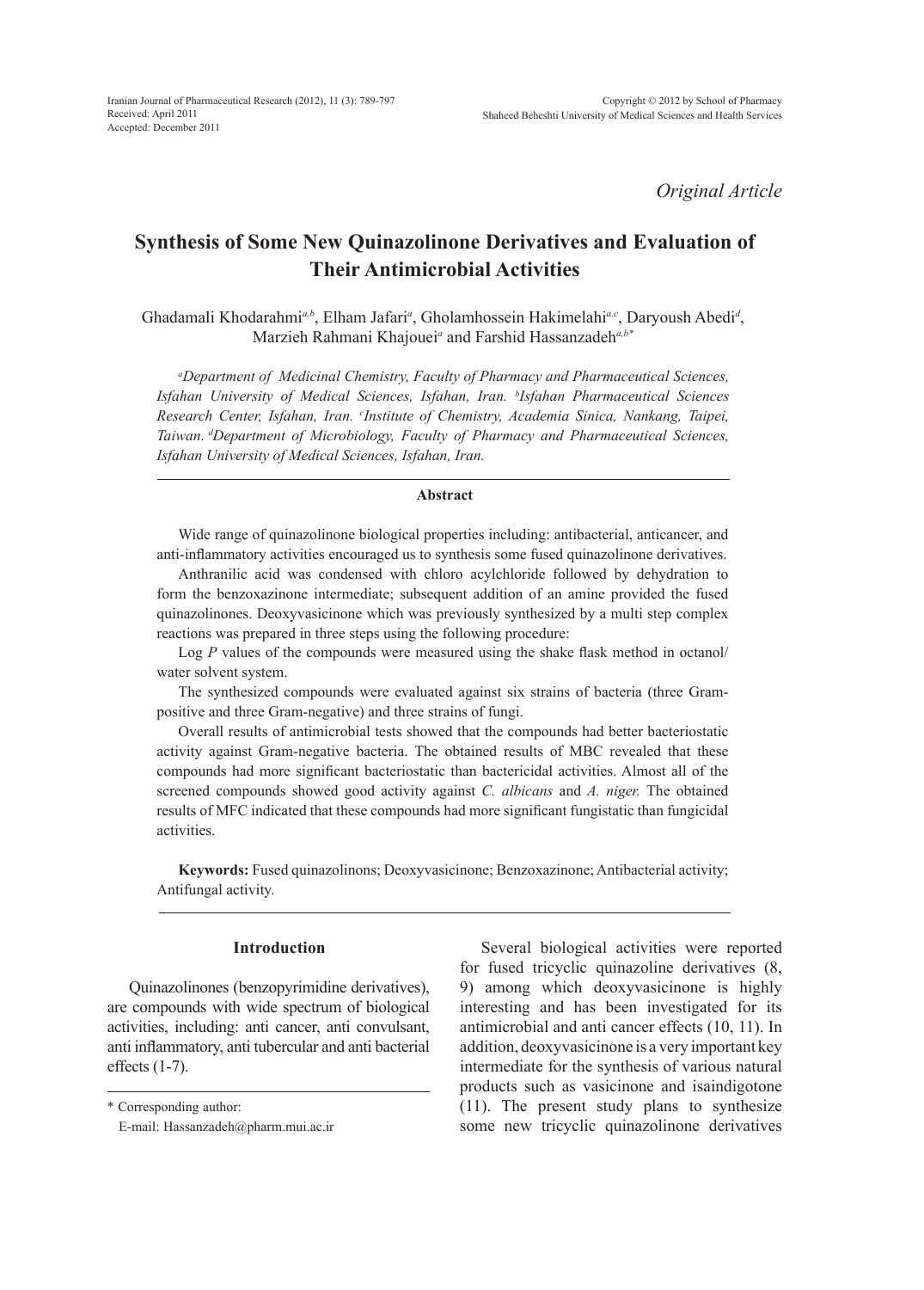to be evaluated for antimicrobial activities. Deoxyvasicinone which was previously synthesized by multi step complex reactions or application of microwave irradiation (10-15) is also prepared here in a simple procedure.

A highly employed method for 4(3*H*) quinazolinone synthesis is based on acylation of anthranilic acid with acyl chloride. Subsequent ring closure with acetic anhydride afford corresponding 1,3-benzoxazin-4 one (benzoxazinone) which will be treated with different amines to give 4(3*H*) quinazolinone derivatives (16). Here a number of fused quinazolinone derivatives including deoxyvasicinone were synthesized using this procedure. In this method chloro acyl chloride was used instead of acyl chloride. The second ring closure was achieved simultaneously to produce fused quinazolinone derivatives in acceptable yields. Synthesized compounds were evaluated against six strains of bacteria (three Gram-positive and three Gram-negative) and three strains of fungi.

#### **Experimental**

#### *Chemistry*

All solvents and the chemicals used in this study were purchased from Merck Co. (Merck, Germany). Melting points were determined in open capillaries using electrothermal 9200 melting point apparatus and are uncorrected. 1 H-NMR spectra were recorded on a Bruker 400 MHz spectrometer and the chemical shifts are expressed as  $\delta$  (ppm) with tetramethylsilane as internal standard. Mass spectra were recorded on Shimadzu Mass spectrometer. IR spectra were recorded with a WQF -510 FT-IR spectrophotometer.

# *Synthesis of 2-(4-chloro-butanamido) benzoic acid (2)*

4-Chlorobutyrylchloride (0.55 mole) was added drop-wise to a stirring solution of anthranilic acid (0.5 mole) in dimethyl formamide (250 mL). The mixture was poured into water to produce a precipitate which was collected by filtration, as a white solid (65%), m.p. 112.5–113°C (Found: M 241, C<sub>11</sub>H<sub>12</sub>Cl  $NO_3$  requires 241),  $v_{max}$ , 3126 (NH), 2873 (C-

H), 1689, 1647 (C=O), 779 (C-Cl) cm<sup>-1</sup>;  $\delta_{\text{H}}$  $(400 MHz ; CDCl<sub>3</sub>)$  13.55 (1H, bs, COOH),  $11.1(1H, s, NH)$ , 8.41 (1H, d,  $J = 8$  Hz, H-3 Ar), 7.92 (1H, d, *J* = 8 Hz, H-6 Ar), 7.51 (1H, t, *J* = 8 Hz, H-4 Ar), 7.1 (1H, t, *J* = 8 Hz, H-5 Ar), 3.71  $(2H, t, J = 8 Hz, NH-CO-CH<sub>2</sub>-CH<sub>2</sub>-CH<sub>2</sub>-Cl),$ 2.51 (2H, t,  $J = 8$  Hz, NH-CO-CH<sub>2</sub>-CH<sub>2</sub>-CH<sub>2</sub>-Cl ), 2.1 (2H, qui,  $J = 8$  Hz, NH-CO-CH<sub>2</sub>-CH<sub>2</sub>- $CH_2$ -Cl).

*Synthesis of 2-(3-chloro-propyl)-4Hbenzo[d] [1, 3] oxazin-4-one (3)*

Compound 2 (0.25 mole) was dissolved in acetic anhydride (180 mL) and heated for one hour with vigorous stirring. The excess of acetic anhydride was removed by distillation under reduced pressure. The residue was cooled and the product crystallized. The product was triturated with *n*-hexane and isolated by filtration to yield compound 3 as yellow crystals (62%), m.p. 100.8 – 101.5 °C,  $v_{\text{max}}$ , 3059 (C-H) 1770 (C=O) 1640 (C=N) cm<sup>-1</sup>;  $\delta_{\rm H}$  (400MHz; CDCl3 ) 8.25 (1H, d, *J* = 6.9 Hz, H-5 Ar), 7.85 (1H, d, *J* = 6.9 Hz, H-8 Ar ), 7.6 (2H, m, H-6 and H-7 Ar), 3.75 (2H, t, *J* = 6.2 Hz, COO- $C-CH_2-CH_2-CH_2-Cl$ , 2.9 (2H, t,  $J = 6.2$  Hz, COO-C-CH<sub>2</sub>-CH<sub>2</sub>-CH<sub>2</sub>-Cl), 2.35 (2H, qui,  $J =$ 6.2 Hz, COO-C-CH<sub>2</sub>-CH<sub>2</sub>-CH<sub>2</sub>-Cl).

*Synthesis of 1,2,3,4-tetrahydropyridazino [6,1b] quinazolin-10-one (4).*

Compound 3 (0.15 mole) and excess of hydrazine hydrate were refluxed in ethanol for 2 h. The reaction was monitored by TLC and after complete consumption of compound 3 the mixture was purified by column chromatography on silica gel using an eluent of  $CHCl<sub>3</sub>$ -MeOH 49:1. A fraction containing compound 4 was collected as white crystals (40%), m.p. 152.7 –153.7ο C, (MS: m/z (%): 201(M<sup>+</sup>, 100), 173 (37.5), 146 (8.3), 119 (16.6) ,  $C_{11}H_{11}N_3O$  M.W. 201)  $v_{max}$ , 3263 (N-H) 2974-2883 (C-H), 1662 (C=O), 1608 (C=C, Ar) cm-1;  $\delta_{\rm H}$  (400MHz; CDCl<sub>3</sub>) 8.27(1H, d,  $J = 8.5$ Hz, H-9 Ar), 7.74 (1H, t, *J* = 8.4Hz, H-7 Ar ), 7.68  $(1H, d, J = 8.4 Hz, H-6 Ar)$ , 7.47  $(1H, t, J = 1.44)$ 8.5Hz, H-8 Ar ), 7.14 (1H, s, N-H), 3.29 (2H, t,  $J = 7.2$  Hz, N=C-CH<sub>2</sub>-CH<sub>2</sub>-CH<sub>2</sub>), 3.07 (2H, t, *J*  $= 7.2$  Hz, N=C-CH<sub>2</sub>-CH<sub>2</sub>-CH<sub>2</sub>), 2.23 (2H, qui, *J*  $= 7.2$  Hz, N=C-CH<sub>2</sub>-CH<sub>2</sub>-CH<sub>2</sub>).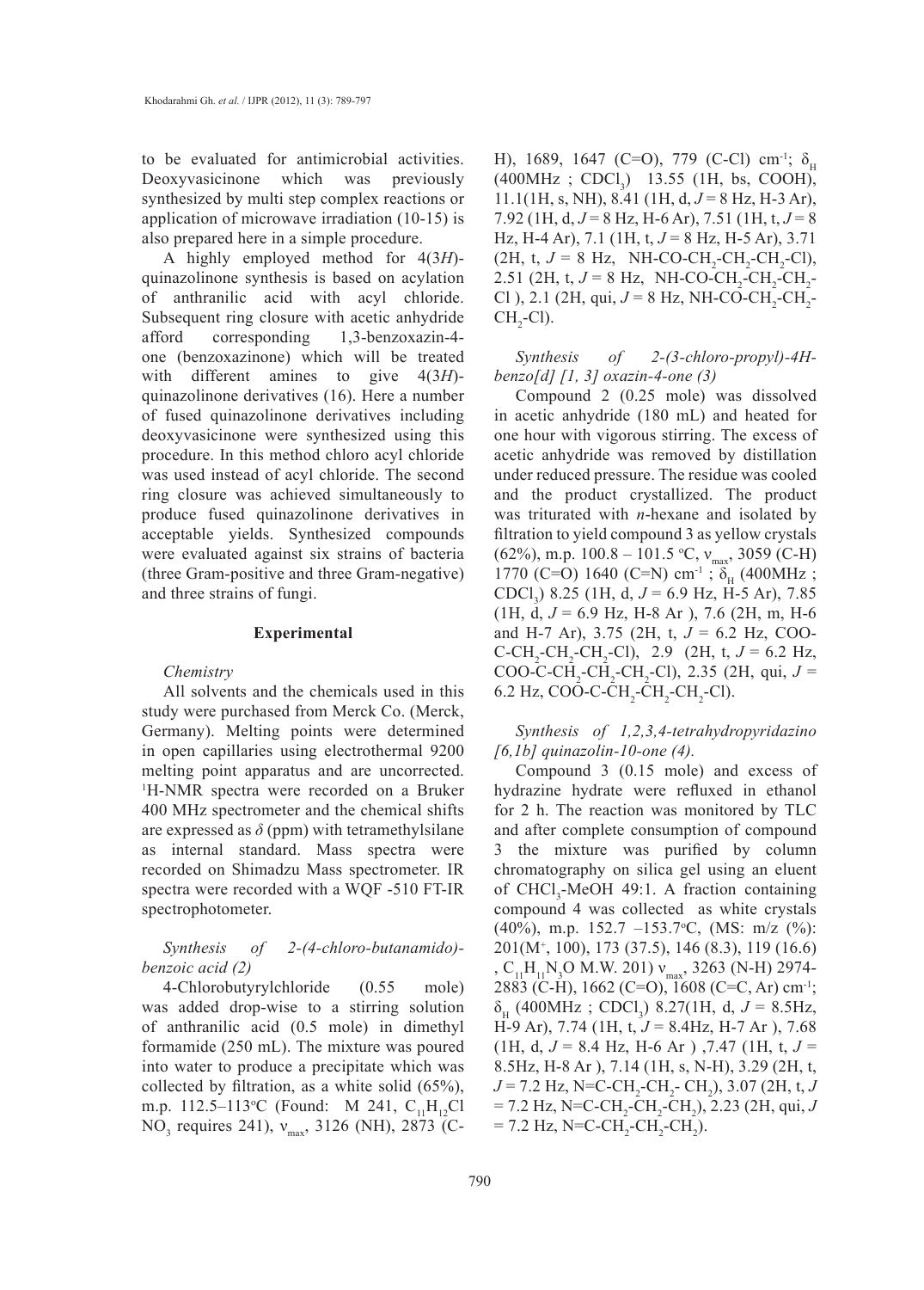*Synthesis of 2,3-dihydropyrrolo [2,1-b] quinazoline-9(1H)-one ( deoxyvasicinone) (5)*

Compounds 3 (0.15 mole) and excess of ammonium acetate was refluxed in ethanol for 2 h. After complete consumption of compound 3 the mixture was purified by column chromatography on silica gel using an eluent of  $CHCl<sub>3</sub>$ -MeOH 19:1 to give compound 5 as white crystals (30%), m.p. 198.7- 199.5 °C, (lit 196 - 198 °C) (8), (MS: m/z (%):186, (M<sup>+</sup>, 100) 158 (79), 132 (41.6),  $C_{11}H_{10}N_2O$  M.W. 186)  $v_{max}$ , 3059 (C-H Ar), 2927 (C-H), 1678 (C=O), 1635 (C=N), 1603 (C=C, Ar), 1259 (C-N) cm<sup>-1</sup>;  $\delta_{\rm u}$  $(400 \text{MHz}$ ; CDCl<sub>3</sub>) 8.34(1H, dd,  $J = 8.4$  Hz, J  $= 1.2$  Hz, H-8 Ar), 7.72 (1H, dt,  $J = 8.4$ Hz,  $J =$ 1.2Hz, H-6 Ar ), 7.47 (1H, t, *J* = 8.5Hz, H-7 Ar ) , 7.21 (1H, d, *J* = 8.5Hz, H-5 Ar ), 4.25 (2H, t,  $J = 7.6$  Hz, N=C-CH<sub>2</sub>-CH<sub>2</sub>-CH<sub>2</sub>), 3.2 (2H, t,  $J =$ 7.6Hz, N=C-CH<sub>2</sub>-CH<sub>2</sub>-CH<sub>2</sub>), 2.42 (2H, qui,  $J =$ 7.6Hz,  $N=C-CH_2-CH_2-CH_2$ ).

# *Synthesis of 3, 3-dibromo-2,3-dihydropyrrolo [2,1-b] quinazolin-9(1H)-one (6).*

To a three-neck round-bottom flask equipped with a dropping funnel, was added compound **5** (0.1 mole), anhydrous sodium acetate (10 g) and glacial acetic acid (130 mL). Bromine (16 g) in acetic acid (10 mL) was added drop wise to the solution in 1-2 h. After complete addition of bromine, the mixture was poured into ice water; the precipitated product was isolated by filtration to obtain compound 6 As light brown crystals (29%), mp  $145^{\circ}$ C (decomposed). MS: m/z (%): 344 (M<sup>+</sup>,16), 346 (32), 264 (41)  $C_{11}H_{8}Br_{2}N_{2}O$ M.W. 344,  $v_{\text{max}}$ , 2991-2951(C-H), 1665(C=O), 1601 (C=C, Ar) cm<sup>-1</sup>;  $\delta_{\rm H}$  (400MHz ; CDCl<sub>3</sub>) 8.41(1H, d, *J* = 8Hz, H-8 Ar), 7.79 (1H, t, *J* = 8Hz, H-6 Ar), 7.58 (1H, t, *J* = 8Hz, H-7 Ar), 7.31 (1H, d, *J* = 8Hz, H-5 Ar), 4.25 (2H, t, *J* = 7.6Hz,  $CBr_2$ - $CH_2$ - $CH_2$ ), 3.47 (2H, t,  $J = 7.6$ Hz,  $CBr_2$ - $CH<sub>2</sub>$ -CH2).

### *Synthesis of 2-(3-chloropropanamido) benzoic acid (7)*

3-Chloropropionyl chloride (0.55 mole) and anthranilic acid (0.5 mole) were reacted according to the procedure explained for 2 to give 7 as a white solid  $(65\%)$ , m.p. 148.3-148.6 °C (Found: M 227.5  $C_{10}H_{10}CINO_3$  requires 227.5) νmax, 3303 (NH), 2972-2873 (C-H), 1678, 1700

 $(C=O)$ , 1600, 1475 $(C=C \text{ Ar})$ , 756  $(C-CI)$  cm<sup>-1</sup>;  $\delta_{\rm H}$  (400MHz; CDCl<sub>3</sub>) 13.55 (1H, bs, COOH), 11.45 (1H, s, NH), 8.57 (1H, d, *J* = 6.9 Hz, H-3 Ar), 8.1 (1H, d, *J* = 6.9 Hz, H-6 Ar), 7.45 (1H, t,  $J = 6.9$  Hz, H-4 Ar), 7.1 (1H, t,  $J = 6.9$  Hz, H-5 Ar ), 3.85 (2H, t  $J = 6.6$  Hz, NH-CO-CH,  $-CH_2$ -Cl), 2.9 (2H, t,  $J = 6.6$  Hz, NH-CO-CH<sub>2</sub>  $-CH_2$ -Cl).

# *Synthesis of 2-(2-chloroethyl)-4H-benzo [d] [1,3] oxazin-4-one (8)*

Compound **7** (0.25 mole) was dissolved in acetic anhydride (180 mL) and heated for one hour with vigorous stirring. The solvent was removed through distillation under reduced pressure. The residue was used directly for the next step without further purification.

*Synthesis of 3-amino-2-(3-ethoxyethyl) quinazoline-4(3H)-one (9) and 2, 3-dihydropyrazolo [5, 1-b] quinazolin-9(1H) one (10).*

The benzoxazinone 8 (0.15 mole) and excess of hydrazine-hydrate were dissolved in ethanol and refluxed for 2 h. The mixture was purified by column chromatography on silica gel using an eluent of  $CHCl<sub>3</sub>$ -MeOH 49:1 to give compounds 9 and 10.

(9): white crystals, yield (33% ), m.p. 113.5- 114.1 °C (MS: m/z (%): 233 (M<sup>+</sup>, 8), 204 (100), 160 (16), 189 (50), 119 (20),  $C_{12}H_{15}N_3O_2$  M.W. 233) v<sub>max</sub>,3336- 3278 (NH<sub>2</sub>) 2976-2870 (C-H), 1676 (C=O), 1601 (C=C, Ar), 1120 (C-O-C) cm-<sup>1</sup>;  $\delta_{\text{H}}$  (400MHz ; CDCl<sub>3</sub>) 8.27(1H, d,  $J = 8.5$ Hz, , H-5 Ar ), 7.75 (1H, t, *J* = 8.4Hz, H-7 Ar), 7.68  $(1H, d, J = 8.5 Hz H-8 Ar)$ , 7.47  $(1H, t, J = 1)$ 8.5Hz, H-6 Ar ), 5.57 (2H, s, NH<sub>2</sub>), 3.94 (2H, t,  $J = 4.8$ Hz, N=C-CH<sub>2</sub>-CH<sub>2</sub>-O), 3.53 (2H, qua, *J*  $= 6.8$  Hz, O-CH<sub>2</sub>-CH<sub>3</sub>), 3.37 (2H, t,  $J = 4.8$ Hz, N=C-CH<sub>2</sub>-CH<sub>2</sub>-O), 1.18 (3H, t, J = 6.8, CH<sub>3</sub>).

(10): white crystals, yield **(**37 %), m.p. 160.8- 161.5 °C (MS: m/z (%): 187 (M<sup>+</sup>, 100), 160 (14), 145 (4),  $C_{10}H_9N_3O$  M.W. 187)  $v_{max}$ , 3234 (NH), 2997-2931 (C-H), 1650 (C=O), 1626 (C=N), 1605 (C=C, Ar) cm<sup>-1</sup>;  $\delta_{\rm H}$  (400MHz; CDCl<sub>3</sub>), 8.28 **(**1H, d, *J* = 8 Hz, H-8 Ar), 7.73 (1H, t, *J* = 8 Hz, H-6 Ar), 7.68 (1H, d, *J* = 8 Hz, H-5 Ar) 7.47 (1H, t, *J* = 8 Hz, H-7 Ar ), 5.8 (1H, s, NH)  $3.71(2H, t, J = 8 Hz, N=C-CH<sub>2</sub>-CH<sub>2</sub>), 3.41(2H,$ t,  $J = 8$  Hz, N=C-CH<sub>2</sub>-CH<sub>2</sub>).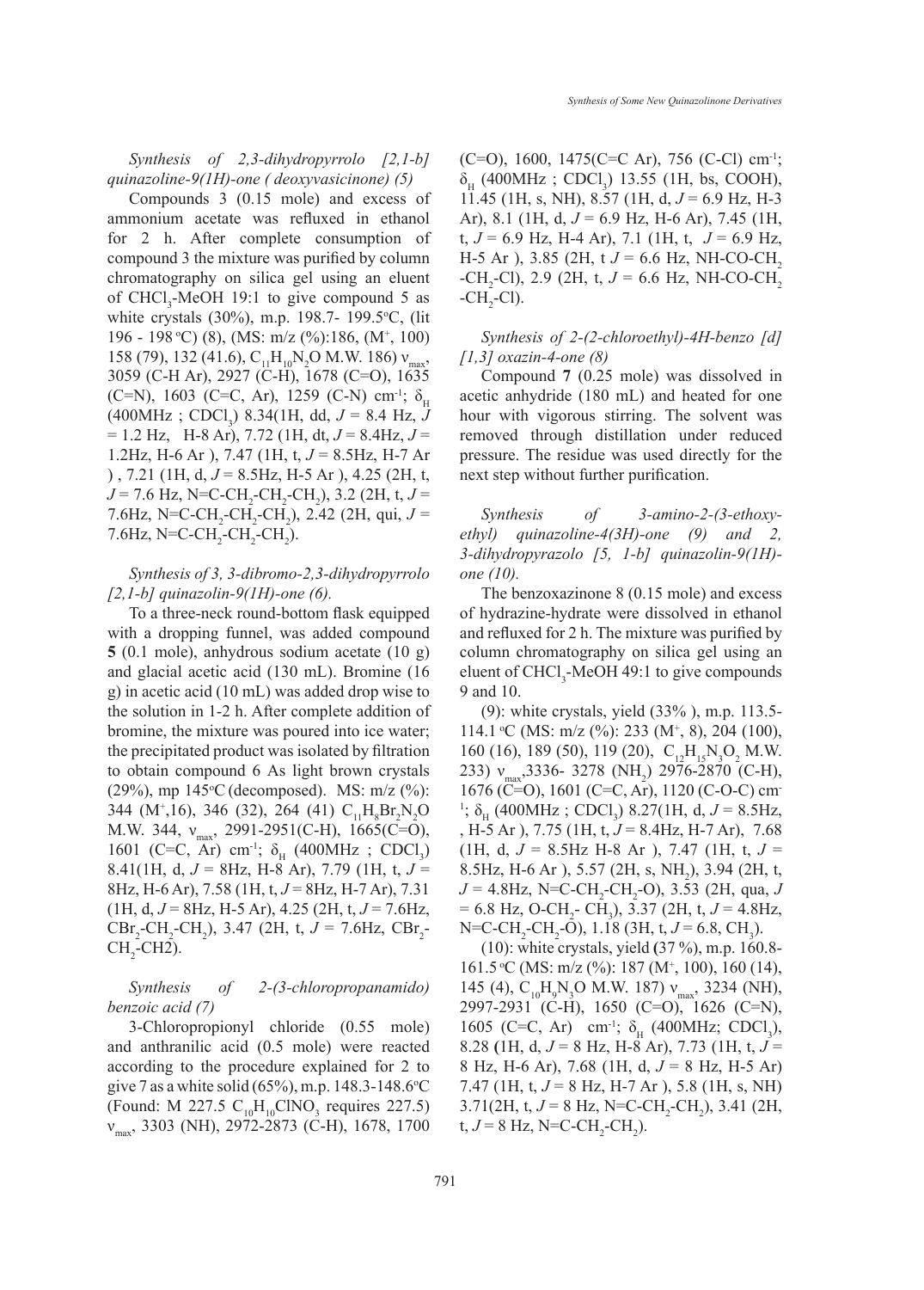*Synthesis of 2-(3-chloro-propyl)-2-hydroxy-3-phenyl-2,3-dihydroquinazolin-4(1H)-one (11)*

Compound 3 (0.15 mole) was reacted with aniline (0.16 mole) in toluene and refluxed for 5 h. After complete consumption of benzoxazinone, solvent was distilled off under reduced pressure. The mixture was purified by column chromatography on silica gel using eluent of CHCl<sub>3</sub>-MeOH 40:1.Compound 11 was isolated in 28% yield as white crystals, m.p. 149.8-150.1 °C, (MS: m/z (%): 316 (M<sup>+</sup>, 4), 250  $(8)$ , 235 (69), 224 (6), 146 (14),  $C_{17}H_{17}CN_2O_2$ M.W. 316),  $v_{\text{max}}$ , 3240 (NH), 3143-3095 (C-H) Ar), 2925 (C-H), 1653 (C=O), 1608 (C=C Ar), cm<sup>-1</sup>;  $\delta_{\rm H}$  (400MHz;CDCl<sub>3</sub>) 10.84 (1H, S, NH), 8.62 (1H,d, *J* = 8.4 Hz, CO-C=CH-CH=CH-CH=CH-NH), 7.94 (1H,S,OH), 7.64 (1H, d *J* = 8 Hz, CO-C=CH-CH=CH-CH=C-NH), 7.6  $(2H, d, J = 8 Hz, CO-N-C-CH=CH-CH=CH-CH$ CH), 7.54 *(*1H, t, *J* = 8 Hz, CO- C=CH-CH=CH-CH=C-NH), 7.43 (2H, t, *J* = 8 Hz, CO-N-C-CH=CH-CH=CH-CH), 7.25(1H, t, *J* = 8 Hz, CO-N-C-CH=CH-CH=CH-CH ), 7.17(1H, t, *J* = 8 Hz, CO-C=CH-CH=CH-CH=C-N), 3.66  $(2H, t, J = 6.4 \text{ Hz}, \text{NH-C } (OH) \text{-}CH_2\text{-}CH_2\text{-}CH_2$ Cl), 2.62 (2H, t,  $J = 7.2$  Hz, NH-C (OH)-  $\text{CH}_2$ -CH<sub>2</sub>-CH<sub>2</sub>-Cl), 2.22 (2H, qui, *J* = 6.4 Hz, NH-C  $(OH)$ -CH<sub>2</sub>-CH<sub>2</sub>-CH<sub>2</sub>-Cl).

# *Synthesis of 2-(4-oxo-4H-benzo [d] [1,3] oxazin-2-yl)-benzoic acid (12)*

Anthranilic acid 1 (0.04 mole) was treated with phetalic anhydride (0.04 mole) in glacial acetic acid for 5 h. After completion of the reaction, solvent was distilled off under reduced pressure, the residue was recrystallized from acetone to obtain compound 12 as white crystals (48%) m.p. 220.4-221.8 οC (MS: m/z (%): 267 (M<sup>+</sup>, 5), 224 (2.6), 223 (13), 221 (10),  $C_{15}H_9NO_4$  M.W. 267)  $v_{\text{max}}$ , 3178 (OH COOH), 3091 (C-H Ar), 1720, 1701 (C=O), 1603 (C=C, Ar) cm<sup>-1</sup>;  $\delta_{\rm H}$  (400MHz; CD<sub>3</sub>OD), 8.17 (1H, d,  $J = 7.6$  Hz, CO-C=CH-CH=CH-CH=C-N), 7.97 (2H, m, COO-C-C-CH=CH-CH=CH-C-COOH), 7.88 (2H, m, COO-C-C-CH=CH-CH=CH-C-COOH), 7.75 (1H, t, *J* = 7.6 Hz, CO-C=CH-CH=CH-CH=C-N), 7.62 (1H, t,  $J = 7.6$  Hz, CO-C=CH-CH=CH-CH=C-N), 7.46 (1H, d, *J* = 8 Hz, CO-C=CH-CH=CH-

 $CH=C-N$ ).

*Synthesis of 2-Benzyl*-isoindoline-1, 3-Dione (13)

Compound 12 (0.005 mole) and benzyl amine (0.005 mole) refluxed in toluene for 5 h.The precipitated product was collected by filtration. Ethylene glycol and NaOH (0.01 g) were added to residue and heated in an oil bath for 2h.The crystals were filtered off to provide compound 13 as brown crystals (42% ) m.p. 109.5-110.7  $\rm{^{\circ}C}$  (MS: m/z (%): 237 (M<sup>+</sup>, 100), 219 (33), 160 (8),  $C_{15}H_{11}NO_2$  M.W. 237),  $v_{max}$ , 3060 (C-H) Ar), 2947 (C-H), 1765-1712 (C=O) cm<sup>-1</sup>;  $\delta_{\text{u}}$  $(400 MHz; CDCl<sub>3</sub>)$  7.85 (2H, dd,  $J = 2.8$  Hz,  $J = 5.2$  Hz, CO-C=CH-CH=CH-CH=C-CO), 7.71 (2H, dt, *J* = 2.8 Hz, *J* = 5.2 Hz CO-C=CH-CH=CH-CH=C-CO), 7.44 (2H, d, *J* = 7.2 Hz, CO-N-CH<sub>2</sub>-C=CH-CH=CH-CH=CH), 7.33 (2H, t, *J* = 7.6, CO-N-CH<sub>2</sub>-C=CH-CH=CH-CH=CH), 7.28 (1H, t, *J* = 7.6, CO-N-CH<sub>2</sub>-C=CH-CH=CH- $CH=CH$ ), 4.86 (2H, s,  $CH<sub>2</sub>$ ).

#### *Log P measurement*

Log *p* measurement is a useful parameter to understand the lipophilicity of drug molecules. The shake flask method is the usual way for measuring log *p* values. The UV absorbance of an aqueous solution of a compound is measured before and after being shaken together with a known volume of octanol. One advantage of the method is that the appearance of compound in the octanol may be checked against the disappearance from the aqueous phase. It is very important to pre-saturate the solvents in prolonged shake-flask experiments (17, 18).

### *Determination of partition coefficients using the shake flask method*

Partition coefficients  $(K_{part})$  of the compounds were determined using the shake flask method. The two phases used in determination were tris buffer (50 mM, pH 7.4, prepared using distilled water) and 1-octanol, each of which was preequilibrated with the other phase before use (the solubility of water in 1-octanol is 2.3 M) (17, 18) . The synthesized compounds were dissolved in tris buffer to obtain  $(10^{-4} \text{ M})$  stock solutions. The relationship between absorbance and concentration of samples  $(10^{-5}, 2 \times 10^{-5}, 4 \times 10^{-5},$  $6\times10^{-5}$ ,  $8\times10^{-5}$  were found linear according to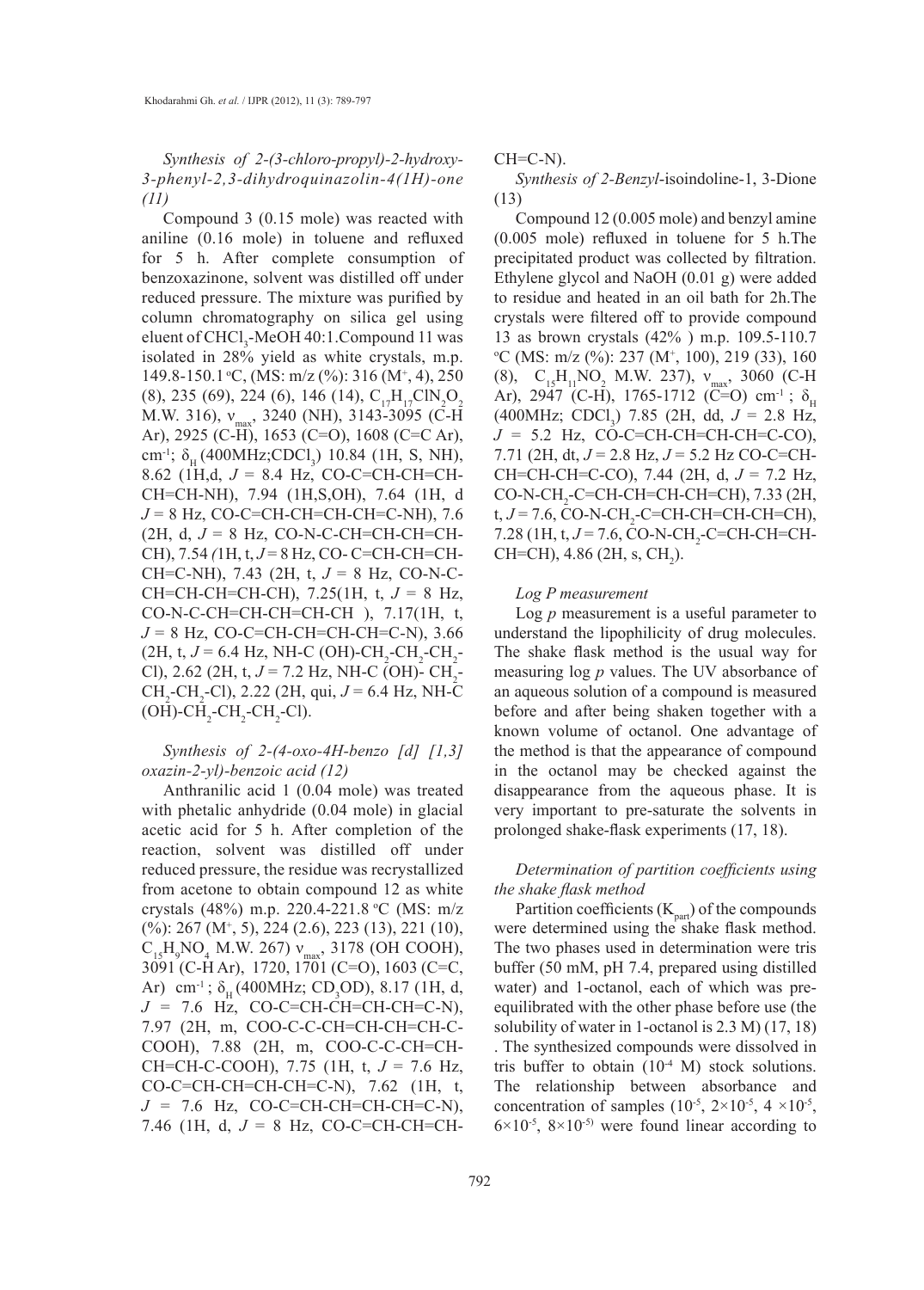**Table 1.** Log *p* results.

| $225.9 N_0$ .<br>$\lambda_{\underline{max}}$ | Log $p$ (mean $\pm$ SD) |
|----------------------------------------------|-------------------------|
| 4                                            | $0.97 \pm 0.02$         |
| 5                                            | $0.85 \pm 0.03$         |
| 6                                            | $1.02 \pm 0.03$         |
| 9                                            | $0.7 \pm 0.01$          |
| 10                                           | $0.68 \pm 0.04$         |
| 11                                           | $2.1 \pm 0.09$          |
| 12                                           | $0.45 \pm 0.05$         |
| 13                                           | $2.1 \pm 0.1$           |

beer lambert law. A known volume (normally 10-50 ml) sample of the solution was stirred vigorously with a suitable volume of 1-octanol in a glass vessel for 1 h. The two layers were separated by centrifugation for 5 min. An aliquot of the aqueous layers was then carefully removed using a glass Pasteur pipette ensuring that the sample was not contaminated with 1-octanol. The absorbance of the sample was measured as above and the partition coefficient was then calculated using the following formula:

$$
K_{part} = \frac{A_1 - A_2}{A_2} \times \frac{V_w}{V_o}
$$
 (Equation 1)

 $A_1$  = Absorbance reading in the aqueous layer before partitioning.  $A_2$  = Absorbance reading in the aqueous layer after partitioning.  $V_{w}$  = Volume of aqueous layer used in partitioning.

 $V_{\text{o}}$  = Volume of 1-octanol layer used in partitioning. For each compound, the experiment was repeated at least three times for the calculation of a mean K <sub>part</sub> value and standard deviation. The results are shown in Table 1.

#### *Antimicrobial activity*

Minimum inhibitory concentration (MIC) was determined by micro plate alamar blue assay (MABA) method. Tested bacteria were three Gram-positive bacteria: *(Staphylococcus aureus* PTCC 1337, *Bacillus subtilis* PTCC 1023*, Listeria monocitogenes* PTCC 1165*)* and three Gram-negative bacteria*: (Escherichia coli* PTCC 1338, *Pseudomonas aeruginosa* PTCC 1074, *Salmonella entritidis* PTCC 1091) obtained from Persian Type Culture Collection (PTCC). Tested fungi were one yeast-like fungus

*(Candida albicans* PTCC 5027) and two molds *(Aspergillus niger* PTCC 5021 and *Aspergillus flavous* PTCC 5003) obtained from PTCC. Sabouraud dextrose agar was used to culture fungal strains and Mueller Hinton agar was used to culture bacterial strains. The inocula of microorganisms  $(1.5 \times 10^8 \text{ CFU/mL})$  were prepared from cultures and suspensions were adjusted to 0.5 Mc Farland standard turbidity. Synthesized compounds were dissolved in DMSO (0.5 mL) and diluted with water up to 1 mL to obtain concentration of 5120 μg/mL as stock solutions. The serial dilution method was used to obtain 2560 to 320 μg/mL concentrations  $(19, 20)$ .

Mueller-Hinton broth was used as medium for bacterial growth.  $20 \mu L$  of each concentration were distributed in 96-well plates with the exception of those wells acting as growth control (contain microorganisms and culture media) and positive control (contain microorganisms and standard antibiotic). After adding Alamar Blue<sup>®</sup> reagent (20  $\mu$ L) to all of the 96 wells total volume in each well became  $200 \mu L$ . The final concentrations of compounds were (512-32 μg/ mL) and the final concentrations of inocula were  $1.5 \times 10^4$  for bacteria and  $1.5 \times 10^5$  for fungi. Plates were covered and sealed with parafilm and incubated for 24 h at 37°C. The MIC was defined as the lowest concentration, which prevented a color change from blue to pink (20, 21). Ciprofloxacin was used as standard antibacterial drug. The same method except for some modifications was used for the antifungal studies. The incubation time was 48 h at 25°C for fungi. Ketoconazole was used as standard antifungal agent. RPMI 1640 medium was used as medium for fungi (20).

Following a broth microdilution MIC test, from each well that shows no growth, contents were removed and spreaded onto mueller Hinton agar plates for bacteria and sabouraud dextrose agar for fungi to determine MBC and MFC results. The plates were incubated for 24 h at 37°C for bacteria and 25°C for fungi (20).

#### **Results and Discussion**

The synthetic pathways to the intermediates and final compounds (2-10) are presented in Figures 1 and 2. Briefly anthranilic acid was condensed with chloro acylchloride to produce N-acyl antranilic acid. First ring closure and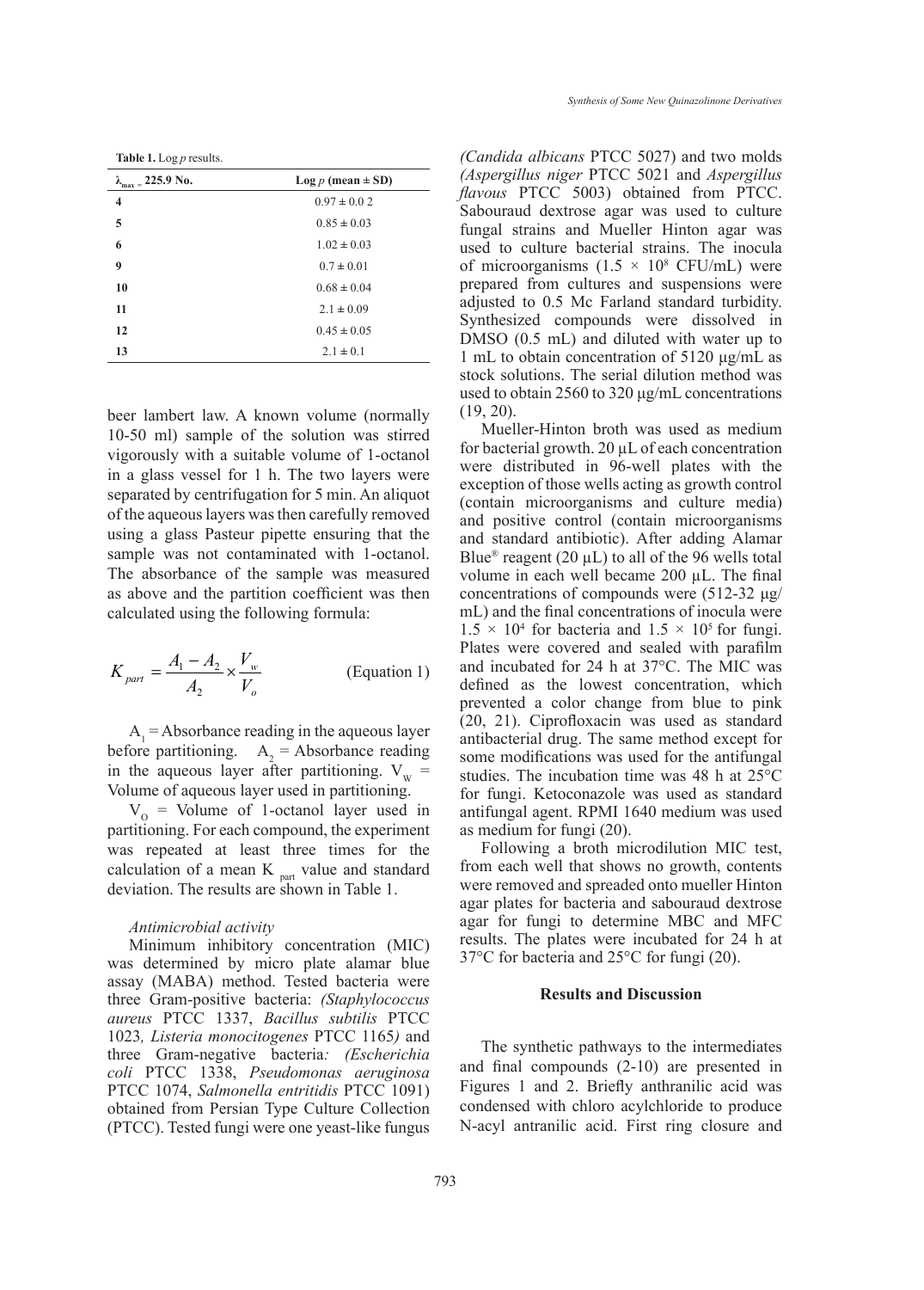

**Figure 1.** General reaction scheme for the synthesis of the target compounds 4, 5 and 6.

subsequent dehydration were performed with acetic anhydride to form the benzoxazinone intermediate. Finally addition of hydrazine hydrate or ammonium acetate provided the fused quinazolinones (4, 5 and 10). Addition of aniline instead of simple amines resulted in production of compound 11 as presented in Figure 3.

In production of compound 4, hydrazinehydrate acts as a nucleophile and attacks the carbonyl group of cyclic ester due to its alpha effect. Simultaneous nucleophilic attacks of carbohydrazine nitrogens to the carbonyl group of amide and methylen chloride end group of the side chain resulted in the production of the tricyclic product 4.

In preparation of deoxyvasicinone 5, ammonia acts as a nucleophile and attacks to the carbonyl group of the cyclic ester. Nucleophilic attacks of amine to carbonyl group of amide and methylene chloride end group of the side chain afforded the second tricyclic compound 5 (Figure 1).

The benzoxazinone 8 and excess of hydrazine-hydrate were reacted in ethanol and the reaction mixture was fractionated by column chromatography. Compound 9 is a result of nucleophilic attack of the solvent (ethanol) instead of  $NH<sub>2</sub>$  to the methylene chloride end group of the side chain (Figure 2). Compound 10 which is a five membered ring analogue of 4 was produced by similar mechanism explained in the production of compound 4.

In an attempt for the production of a quinazolinone derivatives substituted at position 2 and 3 with benzoic acid and benzyl amine, respectively, surprisingly compound 13 (Figure 4) was obtained. The probable mechanism for production of this unexpected compound 13 is shown in Figure 4.

In conclusion application of chloroacyl chlorides instead of acyl chlorides resulted in a third ring closure. This third ring closure was achieved when an intramolecular nucleophilic attack to the end methylene chloride group was possible. Formation of highly stable five or six membered ring may be counted as a good reason for this ring closure.

Deoxyvasicinone which was previously synthesized by multi step complex reactions (11-15) with long reaction times, harsh reaction conditions or application of microwave irradiation, was easily produced here by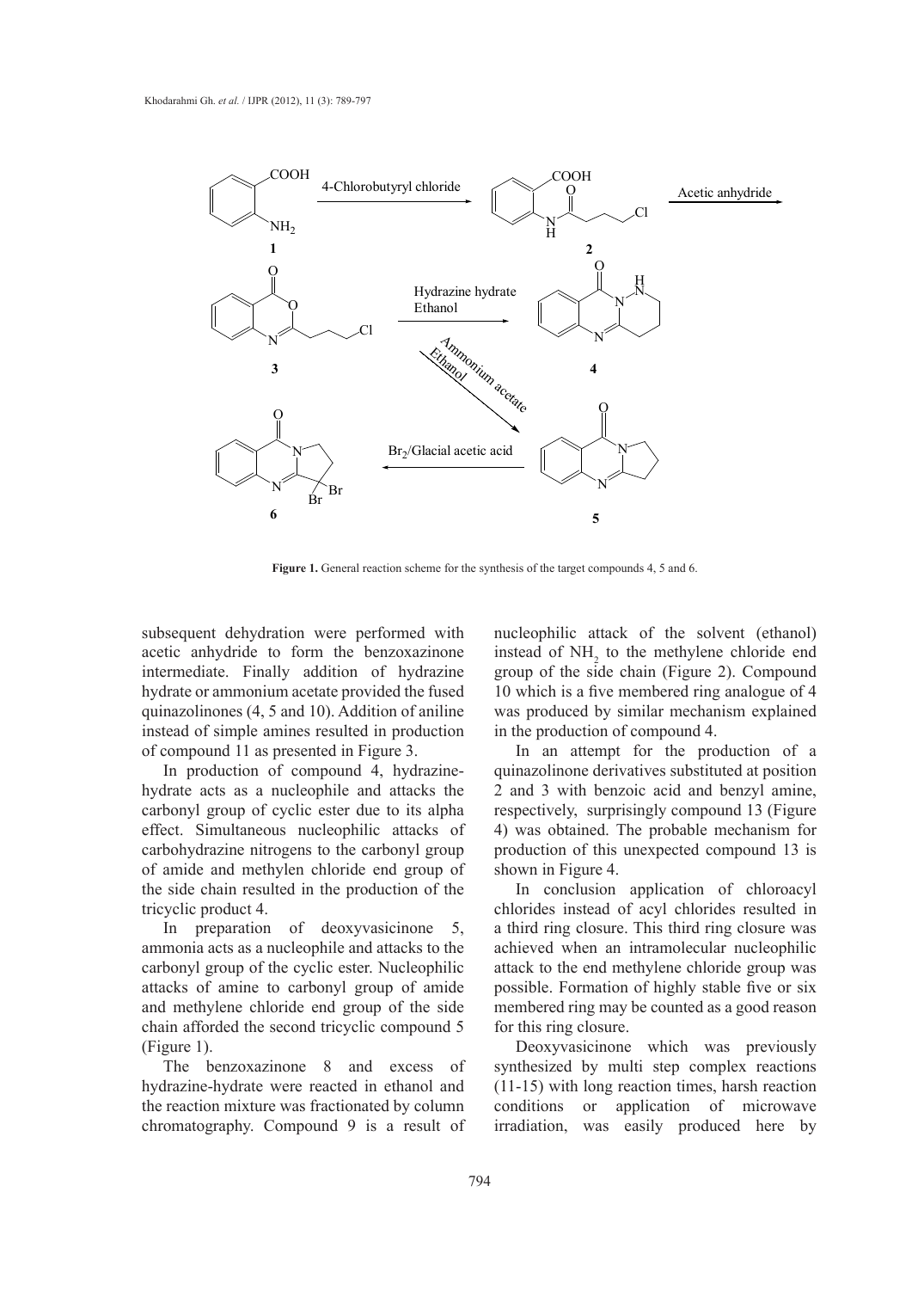

**Figure 2.** General reaction scheme for the synthesis of the target compounds 9 and 10.



**Figure 3.** General reaction scheme for the synthesis of the target compounds 11.



**Figure 4.** The reaction mechanism to produce compound 13.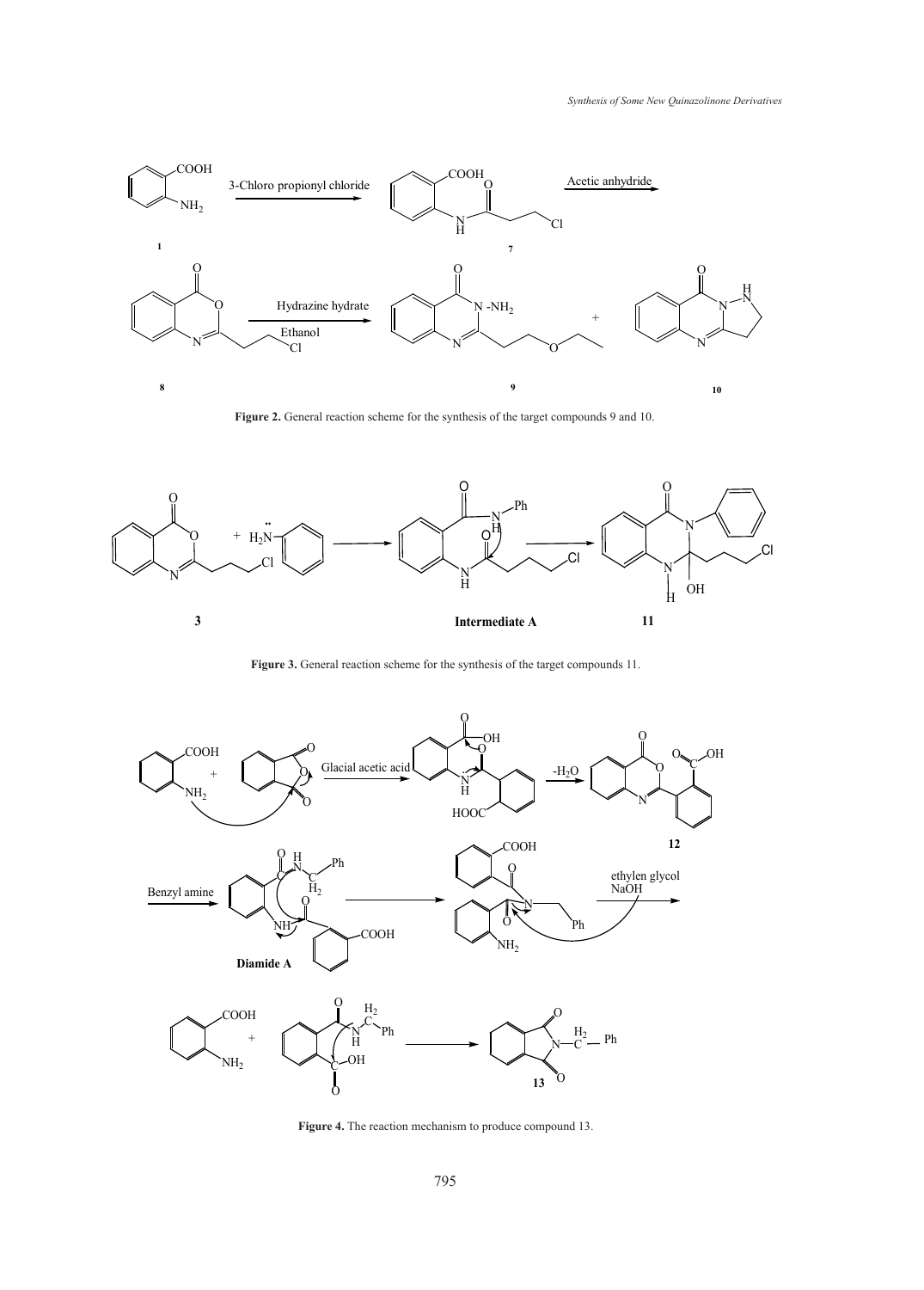|                | Gram-Positive bacteria MIC, MBC µg/mL |            |                    |            |                   |            | Gram-Negative bacteria MIC, MBC µg/mL |            |                |            |                |            |
|----------------|---------------------------------------|------------|--------------------|------------|-------------------|------------|---------------------------------------|------------|----------------|------------|----------------|------------|
|                | S. aureus                             |            | <b>B.</b> subtilis |            | L. monocyto genes |            | E. coli                               |            | P. aer uginosa |            | S. enteritidis |            |
| No.            | <b>MIC</b>                            | <b>MBC</b> | <b>MIC</b>         | <b>MBC</b> | <b>MIC</b>        | <b>MBC</b> | <b>MIC</b>                            | <b>MBC</b> | <b>MIC</b>     | <b>MBC</b> | <b>MIC</b>     | <b>MBC</b> |
| $\overline{2}$ | G                                     | NA         | G                  | <b>NA</b>  | G                 | NA         | 512                                   | G          | 32             | 256        | G              | NA         |
| 3              | G                                     | NA         | G                  | NA         | G                 | NA         | 256                                   | G          | 32             | 256        | 512            | G          |
| $\overline{4}$ | 512                                   | G          | 32                 | G          | G                 | <b>NA</b>  | 128                                   | 256        | 128            | G          | 128            | G          |
| 5              | G                                     | <b>NA</b>  | 32                 | G          | G                 | <b>NA</b>  | G                                     | NA         | G              | <b>NA</b>  | G              | NA         |
| 6              | G                                     | NA         | G                  | NA         | G                 | <b>NA</b>  | 512                                   | G          | 32             | G          | 512            | G          |
| $\overline{7}$ | G                                     | <b>NA</b>  | 512                | G          | G                 | <b>NA</b>  | 512                                   | G          | 32             | G          | G              | NA         |
| 9              | G                                     | <b>NA</b>  | 512                | G          | G                 | <b>NA</b>  | G                                     | <b>NA</b>  | G              | <b>NA</b>  | G              | <b>NA</b>  |
| 10             | G                                     | <b>NA</b>  | 64                 | G          | G                 | <b>NA</b>  | 256                                   | G          | G              | <b>NA</b>  | G              | NA         |
| 11             | G                                     | <b>NA</b>  | 512                | G          | G                 | NA         | 64                                    | G          | 32             | 256        | G              | NA         |
| 12             | G                                     | <b>NA</b>  | G                  | <b>NA</b>  | G                 | <b>NA</b>  | 512                                   | G          | G              | <b>NA</b>  | 512            | G          |
| 13             | G                                     | NA         | G                  | NA         | G                 | NA         | 512                                   | G          | G              | NA         | G              | NA         |

**Table 2.** MIC and MBC results of synthesized compounds against bacteria.

**Ciprofloxacine (standard antibacterial agent)**

G: Growth; MIC: Minimum inhibitory concentration; MBC: Minimum bactericidal concentration; NA: Not applicable.

application of bi-functional group starting material, «chloroacyl chloride» instead of usual acyl chlorides.

Obtained results of log *p* indicated that the presence of chlorine atom at the end of side chain increased lipophilicity of compounds. In fused pyrazol or pyridazine-quinazolinones, incorporation of NH in hetrocyclic ring reduced liphophilicity of molecules (Table1).

Obtained results of tested compounds against Gram positive bacteria showed that compounds 4, 5 and 10 had the highest activities against *B. subtitles* at 32 or 64 µg/mL concentrations. Results against Gram negative bacteria showed that some compounds showed acceptable activity against *P. aeruginosa*. Existence of a phenyl group at position 3 of quinazolinone and chlorine atom at the end of side chaine in compound 11 could improve activity against *P. aeruginosa*  in comparison with compound 9. Anthranilic acid derivatives 2 and 7 with a free carboxylic acid and chlorine atom at the end of side chain showed good activity against *P. aeruginosa* at 32 µg/mL concentration*.* Compounds 3 with benzoxazinone structure and chlorine atom at the end of the side chain also exhibited activity against *P. aeruginosa* at 32 µg/mL concentration. This could be due to the unstability of benzoxazinone ring and possible cleavage to free carboxylic acid derivative. Overall results of antibacterial tests revealed that compounds exhibited better bacteriostatic activity against Gram-negative bacteria. The obtained results of MBC revealed that tested compounds have more significant bacteriostatic than bactericidal activities. Almost all of the screened compounds showed good activity against *C. albicans* and *A. niger*. While Compounds 4 and 9 showed

**Table 3.** MIC (µg/mL) and MFC **(**µg/mL**)** results of synthesized compounds against fungi.

| No.                                       |            | C. albicans |            | A. niger   | A. flavus  |            |  |
|-------------------------------------------|------------|-------------|------------|------------|------------|------------|--|
|                                           | <b>MIC</b> | <b>MFC</b>  | <b>MIC</b> | <b>MFC</b> | <b>MIC</b> | <b>MFC</b> |  |
| $\mathbf{2}$                              | 128        | 512         | 256        | G          | 256        | G          |  |
| 3                                         | G          | NA          | 512        | G          | G          | NA         |  |
| $\overline{\mathbf{4}}$                   | 32         | 512         | 32         | G          | 512        | G          |  |
| 5                                         | 64         | G           | 128        | G          | 256        | G          |  |
| 6                                         | G          | NA          | 256        | G          | G          | NA         |  |
| 7                                         | 512        | G           | G          | NA         | 256        | G          |  |
| 9                                         | 64         | G           | 64         | G          | 512        | G          |  |
| 10                                        | 32         | 512         | 128        | G          | G          | NA         |  |
| 11                                        | 256        | G           | 64         | G          | G          | NA         |  |
| 12                                        | 128        | G           | 512        | G          | 256        | G          |  |
| 13                                        | 128        | G           | 128        | G          | 256        | G          |  |
| Ketoconazol ((standard anti fungal agent) |            |             |            |            |            |            |  |

G: Growth; MIC: Minimum inhibitory concentration; MFC: Minimum fungicidal concentration; NA: Not applicable.